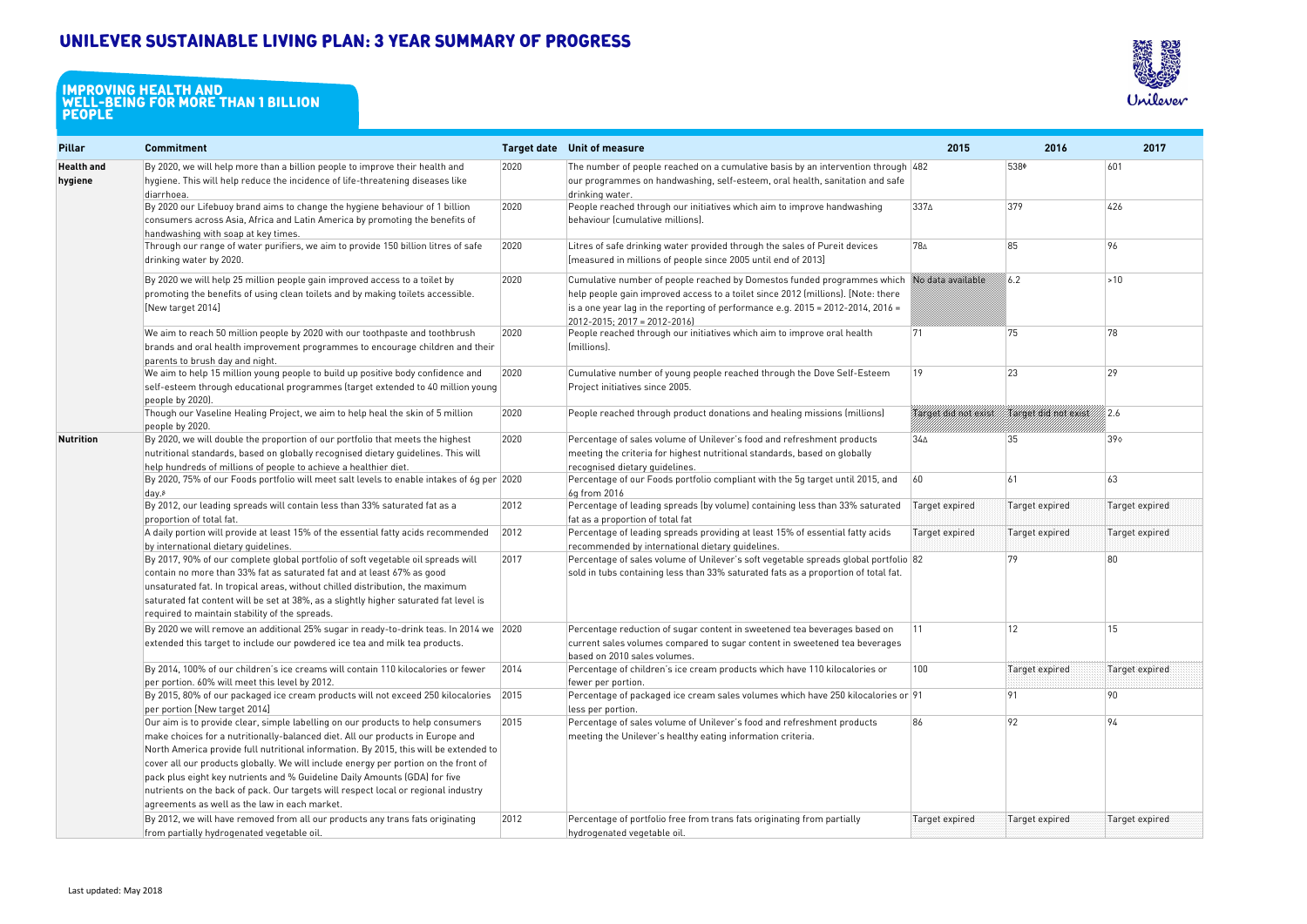| <b>Pillar</b> | <b>Commitment</b>                                                                                                                                                                                                                                                                                                                      |      | Target date Unit of measure                                                                                                                                                                                                                                                                 | 2015                                                                                     | 2016                                                                                                                                   | 2017                                                                          |
|---------------|----------------------------------------------------------------------------------------------------------------------------------------------------------------------------------------------------------------------------------------------------------------------------------------------------------------------------------------|------|---------------------------------------------------------------------------------------------------------------------------------------------------------------------------------------------------------------------------------------------------------------------------------------------|------------------------------------------------------------------------------------------|----------------------------------------------------------------------------------------------------------------------------------------|-------------------------------------------------------------------------------|
|               | Greenhouse gases Halve the greenhouse gas impact of our products across the lifecycle by 2030.                                                                                                                                                                                                                                         | 2030 | Percentage change in the greenhouse gas impact of our products across the<br>lifecycle per consumer use between the 2010 baseline and the current period.                                                                                                                                   | $7\Delta$                                                                                | R                                                                                                                                      | 9 <sub>0</sub>                                                                |
|               | By 2020 CO2 emissions from energy from our factories will be at or below 2008<br>levels despite significantly higher volumes.                                                                                                                                                                                                          | 2020 | • Change in the tonnes of $CO2$ from energy use (market based) in Q4-Q3<br>compared to 2008 (1 January 2008 to 31 December 2008).<br>• Percentage change in $CO2$ from energy use (market based) per tonne of<br>production in Q4-Q3 compared to 2008 (1 January 2008 to 31 December 2008). | -39 (1,015,000 fewer<br>tonnes of CO2 from<br>energy produced in<br>2015 than in 2008)∆  | -43 (1,080,314 fewer<br>tonnes of CO2 from<br>energy in 2016 than in<br>2008)                                                          | -47 (1,218,554 fewer<br>tonnes of CO2 from<br>energy in 2017 than in<br>2008) |
|               | We will become carbon positive in our manufacturing by 2030:                                                                                                                                                                                                                                                                           |      |                                                                                                                                                                                                                                                                                             |                                                                                          |                                                                                                                                        |                                                                               |
|               | . We will source 100% of our energy across our operations from renewable<br>sources by 2030. [2010-2014 renewable energy target: we will more than double<br>our use of renewable energy to 40% of our total energy requirement by 2020. We<br>recognise this only a first step towards a long-term goal of 100% renewable<br>energy.] | 2030 | Percentage of total energy use in our manufacturing operations was generated $ 28 $<br>from renewable resources compared to 15.8% in 2008                                                                                                                                                   |                                                                                          | 31.6                                                                                                                                   | 33.6                                                                          |
|               | . We will source all our electricity purchased from the grid from renewable<br>sources by 2020.                                                                                                                                                                                                                                        | 2020 | Percentage of grid electricity used in our manufacturing generated from<br>renewable resources.                                                                                                                                                                                             | 45                                                                                       | 63                                                                                                                                     | 65                                                                            |
|               | . We will eliminate coal from our energy mix by 2020.                                                                                                                                                                                                                                                                                  | 2020 | Million GJ of the energy used in our manufacturing                                                                                                                                                                                                                                          | No data avaitable                                                                        | 1.1                                                                                                                                    | 1.1                                                                           |
|               | . In order to achieve our target to be carbon positive by 2030, we intend to<br>directly support the generation of more renewable energy than we consume and<br>make the surplus available to the markets and communities in which we operate.                                                                                         | 2030 | [In 2017 we continued to develop our methodology and will report on our target<br>$ $ progress in our 2018 Sustainable Living Report]                                                                                                                                                       | No data avaitable                                                                        | No data avaitable                                                                                                                      | No data avaitable                                                             |
|               | We will reformulate our products to reduce greenhouse gas emissions by 15% by<br>2012.                                                                                                                                                                                                                                                 | 2012 | Percentage (by volume) of our laundry powders in our top 14 countries,<br>reducing associated emissions by 15%                                                                                                                                                                              | Target expired                                                                           | Target expired                                                                                                                         | Target expired                                                                |
|               | By 2020, $CO2$ emissions from our global logistics network will be at or below 2010<br>levels despite significantly higher volumes. This will represent a 40% improvement<br>in $CO2$ efficiency.                                                                                                                                      | 2020 | Percentage improvement in $CO2$ efficiency from transport in kg per tonne of<br>products sold (weight) in the current year, measured from 1 January to 31<br>December, compared to the 2010 baseline year.                                                                                  | 22                                                                                       | 27                                                                                                                                     | $ 31\rangle$                                                                  |
|               | We will accelerate the roll-out of climate-friendly (hydrocarbon) refrigerators to<br>1.3 million by 2015.                                                                                                                                                                                                                             | 2015 | Ice cream freezer cabinets purchased using climate-friendly (hydrocarbon)<br>refrigerants (millions).                                                                                                                                                                                       | $ 2\rangle$                                                                              | $ 2.3\rangle$                                                                                                                          | 2.6                                                                           |
|               | By 2020 we will halve the energy (kWh) purchased per occupant for the offices in<br>our top 21 countries versus 2010.                                                                                                                                                                                                                  | 2020 | Percentage reduction in energy (kWh) purchased per occupant in our non-<br>manufacturing sites.                                                                                                                                                                                             | 27                                                                                       | 32                                                                                                                                     | $ 30\rangle$                                                                  |
|               | By 2011 video conferencing facilities will be available in more than 30 countries for 2011<br>our employees.                                                                                                                                                                                                                           |      | Number of countries where video conferencing facilities are available.                                                                                                                                                                                                                      | Target expired                                                                           | Target expired                                                                                                                         | Target expired                                                                |
| Water         | Halve the water associated with the consumer use of our products by 2020.                                                                                                                                                                                                                                                              | 2020 | Percentage change in Unilever's water impact (water added to the products and $\vert$ -14<br>water associated with the consumer use of our products) per consumer use<br>between the period measured from 2010 baseline and the current period.                                             |                                                                                          | $-7$                                                                                                                                   | $-20$                                                                         |
|               | By 2020, water abstraction by our global factory network will be at or below 2008<br>levels, despite significantly higher volumes.                                                                                                                                                                                                     | 2020 | $\bullet$ m <sup>3</sup> change in the volume of water abstracted in Q4-Q3 compared to 2008.<br>• Percentage reduction in water abstracted per tonne of production                                                                                                                          | -37 (19 million fewer<br>m <sub>3</sub> of water<br>abstracted in 2015<br>than in 2008)∆ | $\mid$ -37 (18.7 million fewer $\mid$ -39 (19.8 million<br>m <sub>3</sub> of water<br>abstracted in 2016<br>than in 2008) <sup>¢</sup> | fewer m3 of water<br>abstracted in 2017<br>than in 2008) $\diamond$           |
|               | Providing 50 million households in water-scarce countries with laundry products<br>that deliver excellent results but use less water by 2020                                                                                                                                                                                           | 2020 | Number of households in water-scarce countries provided with laundry<br>products that use less water (millions).                                                                                                                                                                            | 50                                                                                       | $\mid$ >59                                                                                                                             | Target expired                                                                |
| Waste         | Halve the waste associated with the disposal of our products by 2020.                                                                                                                                                                                                                                                                  | 2020 | Percentage change in Unilever's waste impact (packaging that is not recycled or $-26$<br>recovered, and leftover product) per consumer use between the period<br>measured from 2010 baseline and the current period.                                                                        |                                                                                          | $-28\phi$                                                                                                                              | $-29$                                                                         |

## **reducing our environmental impact by half**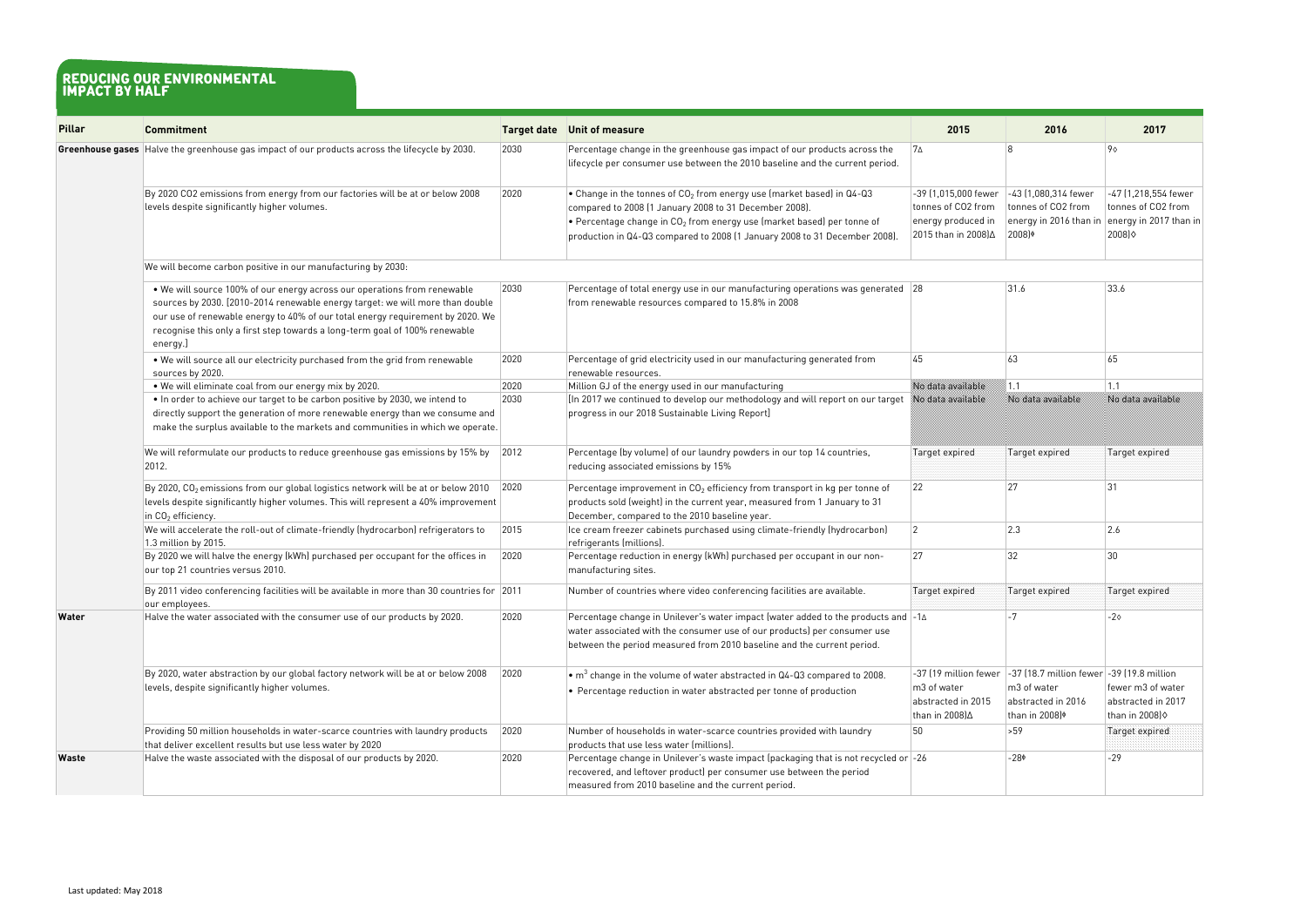|                                | By 2020 total waste sent for disposal will be at or below 2008 levels despite<br>significantly higher volumes                                                                                                                                              | 2020 | Kg per tonne of production of total waste (hazardous and non-hazardous) sent<br>for disposal.<br>• tonnes change of total waste sent for disposal in Q4-Q3 compared to 2008.<br>• percentage change in total waste sent for disposal per tonne of production in<br>Q4-Q3 compared to 2008.                                                                  | -97 (146,000 fewer<br>tonnes of total waste<br>in 2015 than in<br>2008) $\Delta$ | -96 (143,903 fewer<br>tonnes of total waste<br>in 2016 than in 2008) <sup>\$</sup> | -98 (147,444 fewer<br>tonnes of total waste<br>in 2017 than in 2008) $\diamond$ |
|--------------------------------|------------------------------------------------------------------------------------------------------------------------------------------------------------------------------------------------------------------------------------------------------------|------|-------------------------------------------------------------------------------------------------------------------------------------------------------------------------------------------------------------------------------------------------------------------------------------------------------------------------------------------------------------|----------------------------------------------------------------------------------|------------------------------------------------------------------------------------|---------------------------------------------------------------------------------|
|                                | By 2015 all manufacturing sites will achieve zero non-hazardous waste to landfill<br>[New target 2012]                                                                                                                                                     | 2015 | Percentage of non-hazardous waste disposed to landfill or sent for incineration Target expired<br>without energy recovery across our manufacturing sites.                                                                                                                                                                                                   |                                                                                  | Target expired                                                                     | Target expired                                                                  |
|                                | By 2020 we will reduce the weight of packaging that we use by one third through:<br>• Light weighting materials<br>.Optimising structural and material design<br>. Developing concentrated versions of our products<br>. Eliminating unnecessary packaging | 2020 | Percentage reduction in weight per consumer use compared to 2010                                                                                                                                                                                                                                                                                            | $-17$                                                                            | $-15$                                                                              | -13                                                                             |
|                                | Working in partnership with industry, governments and NGOs, we aim to increase<br>recycling and recovery rates on average by 5% by 2015 and 15% by 2020 in our top<br>14 countries.                                                                        | 2020 | Percentage increase in recycling and recovery rates over the 2010 average<br>Recycling & Recovery Index (RRI) averaged across our top 14 countries.                                                                                                                                                                                                         | 6                                                                                |                                                                                    | $\mathsf{R}$                                                                    |
|                                | By 2025 we will increase the recycled plastic material content in our packing to<br>25%. This will act as a catalyst to increase recycling rates.                                                                                                          | 2020 | Tonnes of post-consumer recycled materials incorporated into our rigid plastic 4,900<br>packaging.                                                                                                                                                                                                                                                          |                                                                                  | 3,830                                                                              | 4,850                                                                           |
|                                | By 2025 all of our plastic packaging will be designed to be fully reusable, recyclable 2025<br>or compostable. [New target 2017]                                                                                                                           |      | By the end of 2018, we will publish the percentage of our plastic packaging<br>portfolio that is fully recyclable. We are exploring new technologies, business<br>$ $ models and distribution mechanisms , as well as alternative materials, to drive<br>our progress on developing further recyclable reusable and compostable<br>packaging solutions.     | Target and not exist                                                             | Varget over mot exist                                                              | See unit of measure<br>comment.                                                 |
|                                | Our goal is to develop and implement a sustainable business model for handling<br>our sachet waste streams by 2015.                                                                                                                                        | 2015 | Percentage                                                                                                                                                                                                                                                                                                                                                  | 66                                                                               | Target expired                                                                     | Target expired                                                                  |
|                                | We will eliminate PVC (polyvinyl chloride) from all packaging by 2012 (where<br>technical solutions exist).                                                                                                                                                | 2012 | Percentage of PVC removed from our portfolio.                                                                                                                                                                                                                                                                                                               | Target expired                                                                   | Target expired                                                                     | Target expired                                                                  |
|                                | In our top 21 countries, at least 90% of our office waste will be reused, recycled or 2017<br>recovered by 2015 and we will send zero waste to landfill by 2017.                                                                                           |      | Percentage of waste from non-manufacturing sites in tonnes reused, recycled<br>or recovered in our top 21 countries.                                                                                                                                                                                                                                        | 93                                                                               | >99 and we sent zero<br>waste to landfill in our<br>top 21 countries               | 100 and we sent zero<br>waste to landfill in<br>our top 21 countries            |
|                                | By 2015 we will reduce paper consumption by 30% per head in our top 21<br>countries.                                                                                                                                                                       | 2015 | Percentage reduction in paper consumed per occupant at non-manufacturing<br>sites against our 2010 baseline in our top 21 countries.                                                                                                                                                                                                                        | $-55$                                                                            | -62                                                                                | Target expired                                                                  |
|                                | We will eliminate paper in our invoicing, goods receipt, purchase order processes, 2015<br>financial reporting and employee expense processing by 2015, where legally<br>allowable and technically possible.                                               |      | Percentage of electronic transactions within invoicing, goods receipt and<br>purchase order processes.                                                                                                                                                                                                                                                      | 73                                                                               | Target expired                                                                     | Target expired                                                                  |
| <b>Sustainable</b><br>sourcing | By 2020 we will source 100% of our agricultural raw materials sustainably: 10% by 2020<br>2010; 30% by 2012; 50% by 2015; 100% by 2020.                                                                                                                    |      | Percentage of agricultural raw materials sourced sustainably                                                                                                                                                                                                                                                                                                | 60                                                                               | 51                                                                                 | 56                                                                              |
|                                | We will purchase all palm oil from certified sustainable sources by 2015.                                                                                                                                                                                  | 2015 | Percentage of our total palm oil from certified sustainable sources; and from<br>2012 onwards: percentage of our palm oil certified via GreenPalm certificates.                                                                                                                                                                                             | Target expired                                                                   | Target expired                                                                     | Target expired                                                                  |
|                                | [New target 2012 and revised in 2016] We will purchase all palm oil from physically 2019<br>certified sustainable sources by 2019 [Original 2012 target wording: We will<br>purchase all palm oil sustainably from certified, traceable sources by 2020.]  |      | [2015 onwards] Percentage of our total palm oil from physically certified<br>sources, achieved through a combination of segregated and mass balance<br>supply. [2012-2014: percentage of our total palm oil purchased from certified,<br>traceable sources through a segregated supply and percentage of palm oil<br>certified via GreenPalm certificates.] | 19                                                                               | 36                                                                                 | 56 ♦                                                                            |
|                                | We will source 75% of the paper and board for our packaging from certified<br>sustainably managed forests or from recycled material by 2015. We will reach<br>100% by 2020.                                                                                | 2020 | Percentage of purchased paper and board packaging coming from sustainable $\vert$ 98<br>sources (i.e. certified, recycled and recovered materials).                                                                                                                                                                                                         |                                                                                  | 99                                                                                 | 98                                                                              |
|                                | We will source sustainably all soy beans by 2014 and all soy oils by 2020                                                                                                                                                                                  | 2014 | Percentage of soy beans purchased from sustainable sources                                                                                                                                                                                                                                                                                                  | Target expired                                                                   | Target expired                                                                     | Target expired                                                                  |
|                                | We will source sustainably all soy beans by 2014 and all soy oils by 2020.                                                                                                                                                                                 | 2020 | Percentage of soy oil sustainably sourced in the form of Round Table for<br>Responsible Soy (RTRS) certificates                                                                                                                                                                                                                                             | 43                                                                               | 65                                                                                 | 72♦                                                                             |
|                                | By 2015 we aim to have the tea in all Lipton tea bags sourced from Rainforest<br>Alliance Certified™ estates.                                                                                                                                              | 2015 | Percentage of our Lipton tea bag blends which contain 100% of tea from<br>Rainforest Alliance Certified™ sources.                                                                                                                                                                                                                                           | 100                                                                              | Target expired                                                                     | Target expired                                                                  |
|                                | By 2020, 100% of Unilever's tea, including loose tea, will be sustainably sourced.                                                                                                                                                                         | 2020 | Percentage of our tea from Rainforest Alliance Certified™ sources and [2015<br>onwards] percentage of our tea trustea Verified                                                                                                                                                                                                                              | Verified                                                                         | $ 66$ and 2 was trustea $ 68$ and 7 was trustea<br>Verified                        | 71 and 10 was trustea<br>Verified                                               |
|                                | We will purchase 100% of our fruit from sustainable sources by 2015.                                                                                                                                                                                       | 2015 | Percentage of fruit purchased from sustainable sources.                                                                                                                                                                                                                                                                                                     | 67                                                                               | Target expired                                                                     | Target expired                                                                  |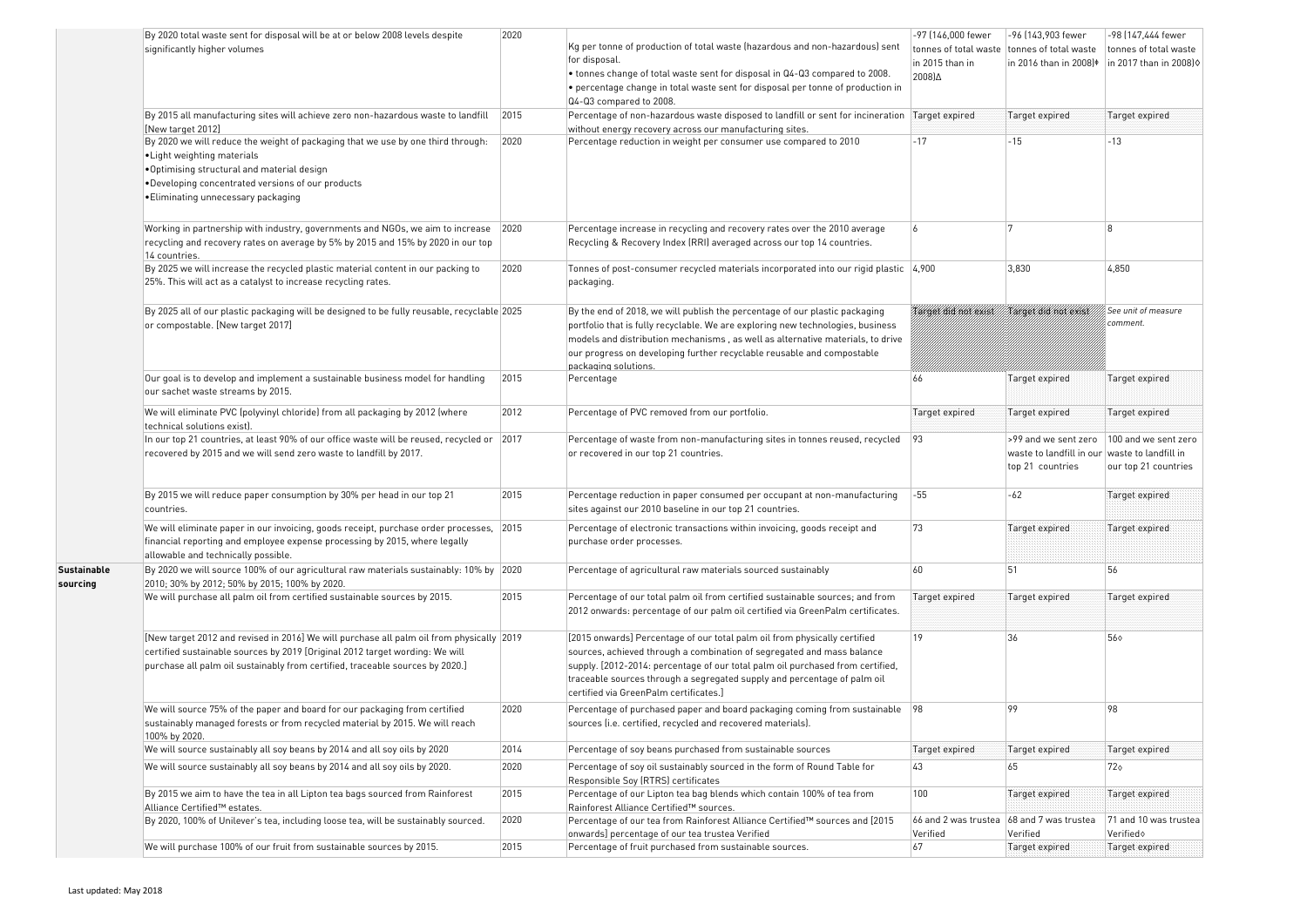| We will purchase 50% of our top 13 vegetables and herbs from sustainable sources 2015<br>by 2012 and 100% by 2015.                                 |      | Percentage of the top 13 herbs and vegetables purchased from sustainable<br>sources.                                                                           | 92             | Target expired | Target expired |
|----------------------------------------------------------------------------------------------------------------------------------------------------|------|----------------------------------------------------------------------------------------------------------------------------------------------------------------|----------------|----------------|----------------|
| We will source cocoa sustainably for our Magnum ice cream by 2015. All other<br>cocoa will be sourced sustainably by 2020.                         | 2020 | Percentage of sustainable cocoa purchased which is used in Magnum ice-<br>cream products manufactured; and overall percentage of cocoa sourced<br>sustainably. | $98$ and $60$  | 98 and 64      | 98 and 70      |
| We will source all sugar sustainably by 2020.                                                                                                      | 2020 | Percentage of sugar purchased from sustainable sources.                                                                                                        | 60             | 62             | 67             |
| We will source all sunflower oil sustainably by 2020.                                                                                              | 2020 | Percentage of sunflower oil purchased from sustainable sources.                                                                                                | 45             | 53             | 45             |
| We will source all rapeseed oil sustainably by 2020.                                                                                               | 2020 | Percentage of rapeseed oil purchased from sustainable sources.                                                                                                 | 76             | 80             | 84             |
| We will source all dairy produce sustainably by 2020.                                                                                              | 2020 | Percentage of dairy purchased from sustainable sources.                                                                                                        | 59             |                |                |
| All flavours of Ben & Jerry's ice cream will be Fairtrade certified by 2013.                                                                       | 2013 | Percentage of all Ben & Jerry's flavours manufactured that are Fairtrade<br>certified.                                                                         | Target expired | Target expired | Target expired |
| We aim to move to 100% cage-free eggs for all our products, including Ben &<br>Jerry's ice cream and Hellmann's, Amora and Calvé mayonnaises.      | 2020 | Percentage of cage-free eggs purchased for all our products where allowed by $ 45 $<br>local legislation.                                                      |                |                |                |
| By 2013 we will source all paper-based office materials for our top 21 countries<br>from either certified sustainable forests or recycled sources. | 2013 | Percentage of paper-based materials from certified sustainable forests or<br>recycled sources.                                                                 | Target expired | Target expired | Target expired |

| <b>Pillar</b>              | <b>Commitment</b>                                                                                                                                                                                                                                                                                                                                                                                                                                                                  |      | Target date Unit of measure                                                                                                                                    | 2015                            | 2016           | 2017              |  |  |  |
|----------------------------|------------------------------------------------------------------------------------------------------------------------------------------------------------------------------------------------------------------------------------------------------------------------------------------------------------------------------------------------------------------------------------------------------------------------------------------------------------------------------------|------|----------------------------------------------------------------------------------------------------------------------------------------------------------------|---------------------------------|----------------|-------------------|--|--|--|
| <b>Fairness in the</b>     | By 2020, we will drive fairness in the workplace by further building human rights across our operations and advancing human rights in our extended supply chain, developing a continuous improvement roadmap and promoting bes                                                                                                                                                                                                                                                     |      |                                                                                                                                                                |                                 |                |                   |  |  |  |
| workplace                  | create a framework for fair compensation, and help employees take action to improve their health (physical and mental), nutrition and well-being. We will reduce workplace injuries and accidents in our factories and offices                                                                                                                                                                                                                                                     |      |                                                                                                                                                                |                                 |                |                   |  |  |  |
|                            | We will source 100% of our procurement spend through suppliers who commit to 2020<br>$\vert$ promote fundamental human rights as specified in our Responsible Sourcing<br>Policy                                                                                                                                                                                                                                                                                                   |      | Percentage of procurement spend through suppliers meeting mandatory<br>requirements of our Responsible Sourcing Policy.                                        | 54                              | 67             | 55±               |  |  |  |
|                            | Our Lamplighter employee programme aims to improve the nutrition, fitness and<br>mental resilience of employees. By 2010 it had already been implemented in 30<br>countries, reaching 35,000 people. In 2011 we aimed to extend the reach of<br>Lamplighter to a further eight countries. We will implement Lamplighter in an<br>additional 30 countries between 2012 and 2015. Our longer-term goal is to extend it<br>to all countries where we operate with over 100 employees. | 2015 | Number of people and number of countries                                                                                                                       | People: 80,000<br>Countries: 70 | Target expired | Target expired    |  |  |  |
|                            | By 2020 we will reduce the Total Recordable Frequency Rate (TRFR) for accidents 2020<br>in our factories and offices by 50% versus 2008.                                                                                                                                                                                                                                                                                                                                           |      | Employee Total Recordable Frequency Rate (TRFR).                                                                                                               | $1.12 \triangle$                | $1.01\Phi$     | 0.89 <sub>o</sub> |  |  |  |
| Opportunities for<br>women | By 2020, we will empower 5 million women by advancing opportunities for women<br>in our operations; promoting safety; providing up-skilling; and expanding<br>opportunities in our value chain.                                                                                                                                                                                                                                                                                    | 2020 | Women to access initiatives aiming to promote their safety, develop their skills<br>and expand their opportunities and women in Unilever management positions. | 806.000                         | 920.000        | 12590000          |  |  |  |
|                            | We will build a gender-balanced organisation with a focus on management.                                                                                                                                                                                                                                                                                                                                                                                                           | 2020 | Percentage of women in Unilever management positions                                                                                                           | 45                              | 46             | $47\diamond$      |  |  |  |
|                            | We will promote safety for women in the communities where we operate.                                                                                                                                                                                                                                                                                                                                                                                                              | 2020 | Women enabled to access initiatives aiming to promote their safety.                                                                                            | 6.000                           | 7.000          | 7000              |  |  |  |
|                            | We will enhance access to training and skills and expand opportunities across our<br>Ivalue chain                                                                                                                                                                                                                                                                                                                                                                                  | 2020 | Women we have enabled to access initiatives aiming to develop their skills and<br>expand their opportunities in our value chain.                               | 730,000                         | 836,000        | 1,175,000         |  |  |  |
|                            | We will expand opportunities for women in our value chain.                                                                                                                                                                                                                                                                                                                                                                                                                         | 2020 | Women enabled to access initiatives aiming to expand their opportunities in our $ 70{,}000 $<br>value chain.                                                   |                                 | 77,000         | 77,000            |  |  |  |
|                            | Inclusive business By 2020, we will have a positive impact on the lives of 5.5 million people by improving the livelihoods of smallholder farmers, improving the incomes of small-scale retailers and increasing the participa                                                                                                                                                                                                                                                     |      |                                                                                                                                                                |                                 |                |                   |  |  |  |
|                            | We will engage with at least 500,000 smallholder farmers in our supply network to 2020<br>help them improve their agricultural practices, enabling them to become more<br>competitive.                                                                                                                                                                                                                                                                                             |      | Smallholder farmers in our supply network we have enabled to access<br>initiatives aiming to improve their agricultural practices.                             | 600,000                         | 650,000        | 716,000           |  |  |  |
|                            | We will create and improve the incomes of 5 million small-scale retailers in our<br>distribution network                                                                                                                                                                                                                                                                                                                                                                           | 2020 | Small-scale retailers in our distribution network we have enabled access to<br>initiatives aiming to improve their incomes (millions).                         | 1.8                             | 1.5            | 1.6               |  |  |  |

### **enhancing livelihoods for millions**